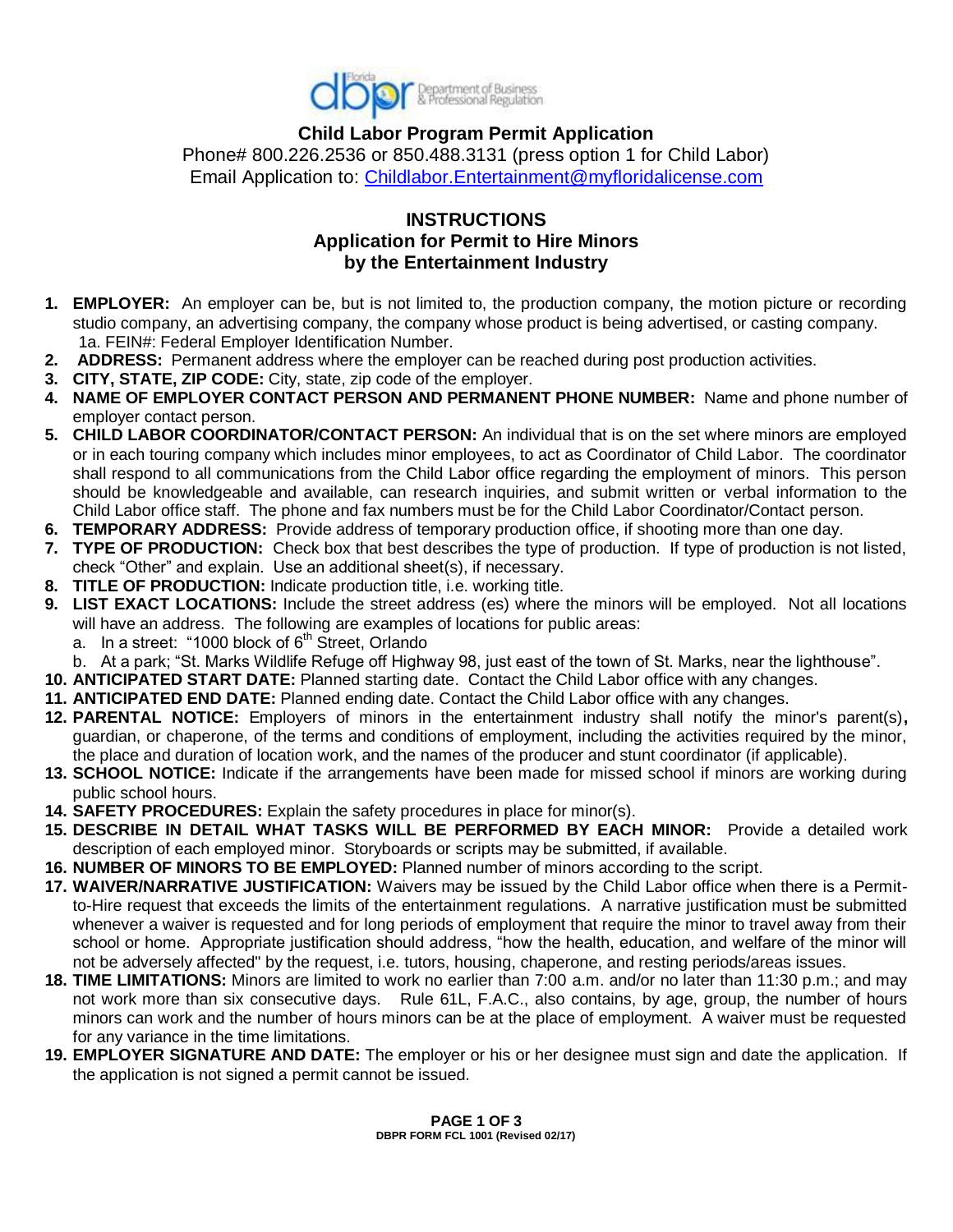

## **Department of Business and Professional Regulation Child Labor Program**

**Final Report Due**

**Permit Number**

**APPLICATION AND INSTRUCTIONS FOR PERMIT TO HIRE MINORS By The Entertainment Industry**

| <b>DO NOT ABBREVIATE</b>                                                                                                                                                                         |                                                                                      |
|--------------------------------------------------------------------------------------------------------------------------------------------------------------------------------------------------|--------------------------------------------------------------------------------------|
| 1. Employer:                                                                                                                                                                                     | 5. Child Labor Coordinator Contact Person Information<br>Name:                       |
| 1a. FEIN #:                                                                                                                                                                                      | Phone #:<br>$\lambda$<br>Fax #:<br>Email:                                            |
| 2. Permanent Address:                                                                                                                                                                            | 6. Temporary Address including City, and Zip, if shooting<br>more than one day:      |
| 3. City, State, Zip Code:                                                                                                                                                                        | 7.<br><b>Type of Production</b><br><b>Seasonal TV Shows</b><br><b>Motion Picture</b> |
| 4. Employer Contact Information<br>Name:<br>Permanent Phone #: (<br>Email:                                                                                                                       | <b>Commercial</b><br><b>Live Stage</b><br><b>Touring Company</b><br>Other (explain)  |
| 8. Title of Production:                                                                                                                                                                          |                                                                                      |
| 9. List exact location(s) including addresses where minors will be employed. Add extra pages if necessary:                                                                                       |                                                                                      |
| 10. Anticipated Start Date:                                                                                                                                                                      | 11. Anticipated End Date:                                                            |
| 12. PARENTAL NOTICE: YES<br>Has the employer notified the minor's parent (s), guardian, or chaperone, of the<br>NO<br>terms and conditions of employment, including the activities of the minor? |                                                                                      |
| 13. SCHOOL NOTICE: Have arrangements been made for missed school if minors are working during public school<br>hours? YES________ NO_____                                                        |                                                                                      |
| <b>NO</b><br><b>14. SAFETY PROCEDURES: YES</b><br>Please explain the safety procedures for your minor(s) below.                                                                                  |                                                                                      |
| 15. Describe, in detail, what each minor will do, including your safety directives. (You may submit storyboards or script, if<br>available.)                                                     |                                                                                      |
|                                                                                                                                                                                                  |                                                                                      |
|                                                                                                                                                                                                  |                                                                                      |
|                                                                                                                                                                                                  |                                                                                      |
|                                                                                                                                                                                                  |                                                                                      |
|                                                                                                                                                                                                  |                                                                                      |